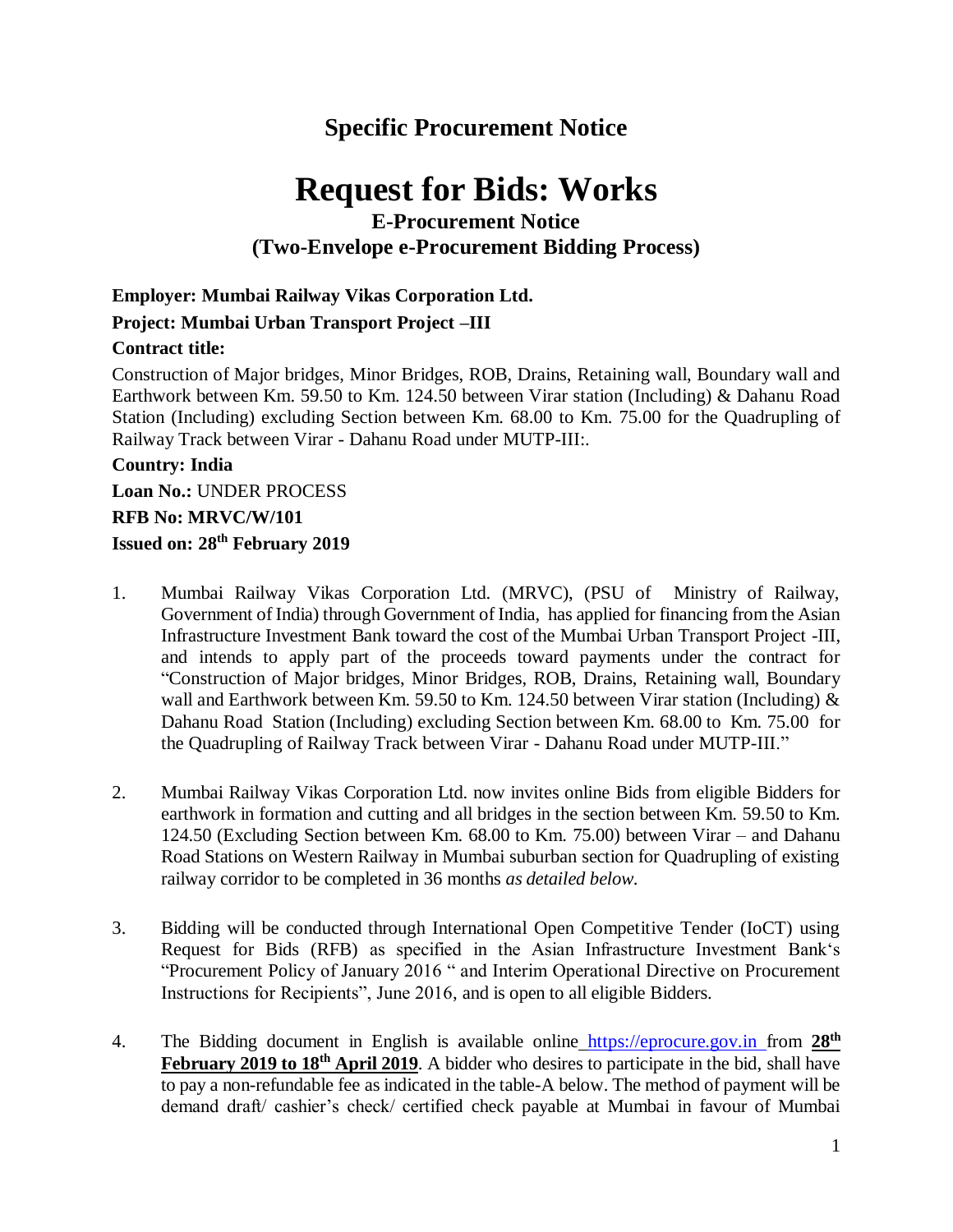Railway Vikas Corporation or direct deposit to MRVC Bank account number as mentioned below the Table-A. Payment documents are to be submitted as per the procedure described in paragraph 8 below. Bidders will be required to register in the website, which is free of cost. The bidders would be responsible for ensuring that any addenda available on the website is also downloaded and incorporated. Bid document is also available for information on official website of MRVC www.mrvc.indianrailways.gov.in. However, bidder has to submit the offer only on e-procurement website [https://eprocure.gov.in.](https://eprocure.gov.in/)

- 5. For submission of the bids, the bidder is required to have Digital Signature Certificate (DSC) from one of the authorized Certifying Authorities, authorized by Government of India for issuing DSC. Bidders can see the list of licensed CA's from the link [\(www.cca.gov.in\)](http://www.cca.gov.in/). Aspiring bidders who have not obtained the user ID and password for participating in eprocurement in this Project, may obtain the same from the website[:https://eprocure.gov.in.](https://eprocure.gov.in/)
- 6. Bids must be submitted online [https://eprocure.gov.in](https://eprocure.gov.in/) on or before **15.00 hrs of 18th April 2019**. Any bid or modifications to bid (including discount) received outside e-procurement system will not be considered. The electronic bidding system would not allow any late submission of bids. The "TECHNICAL PART" of the Bids will be publicly opened online in the presence of the Bidders' designated representatives and anyone who chooses to attend at the address below on **18th April 2019 at 15.30 Hrs**. The "Financial Part" of the Bids shall remain unopened in the e-procurement system until the second public Bid opening for the financial part.
- 7. All Bids must be accompanied by a Bid Security of the amount indicated in the table below in case of a Bid Security. The Bid Security documents are to be submitted as per the procedure described in paragraph 8 below.
- 8. The bidders are required to submit (a) original payment documents towards the cost of bid document, (b) original bid security in approved form; and (c) original affidavit regarding correctness of information furnished with bid document with Chief Project manager –II, Mumbai Railway Vikas Corporation Ltd. , Second Floor, Churchgate Railway Station Building, Mumbai – 400 020 before the opening of the technical part of Bid given above, either by registered post/speed post/ courier or by hand, failing which such bids will be declared non-responsive and will not be opened. The employer, MRVC is not responsible for any delay in submission of the original document.
- 9. A pre-bid meeting will be held on **12th March 2019 at 11.00 Hrs**. at the office of Mumbai Railway Vikas Corporation Ltd., Second Floor, Churchgate Railway Station Building, Mumbai – 400 020 to clarify the issues and to answer questions on any matter that may be raised at that stage as stated in ITB Clause 7.4 of 'Instructions to Bidders' of the bidding document. Bidders are advised to download the bidding document prior to the pre-bid meeting in order for bidders to have a good understanding of the scope of work under this contract for discussion and clarification at the pre-bid meeting.
- 10. Other details can be seen in the bidding document. The Employer shall not be held liable for any delays due to system failure beyond its control. Even though the system will attempt to